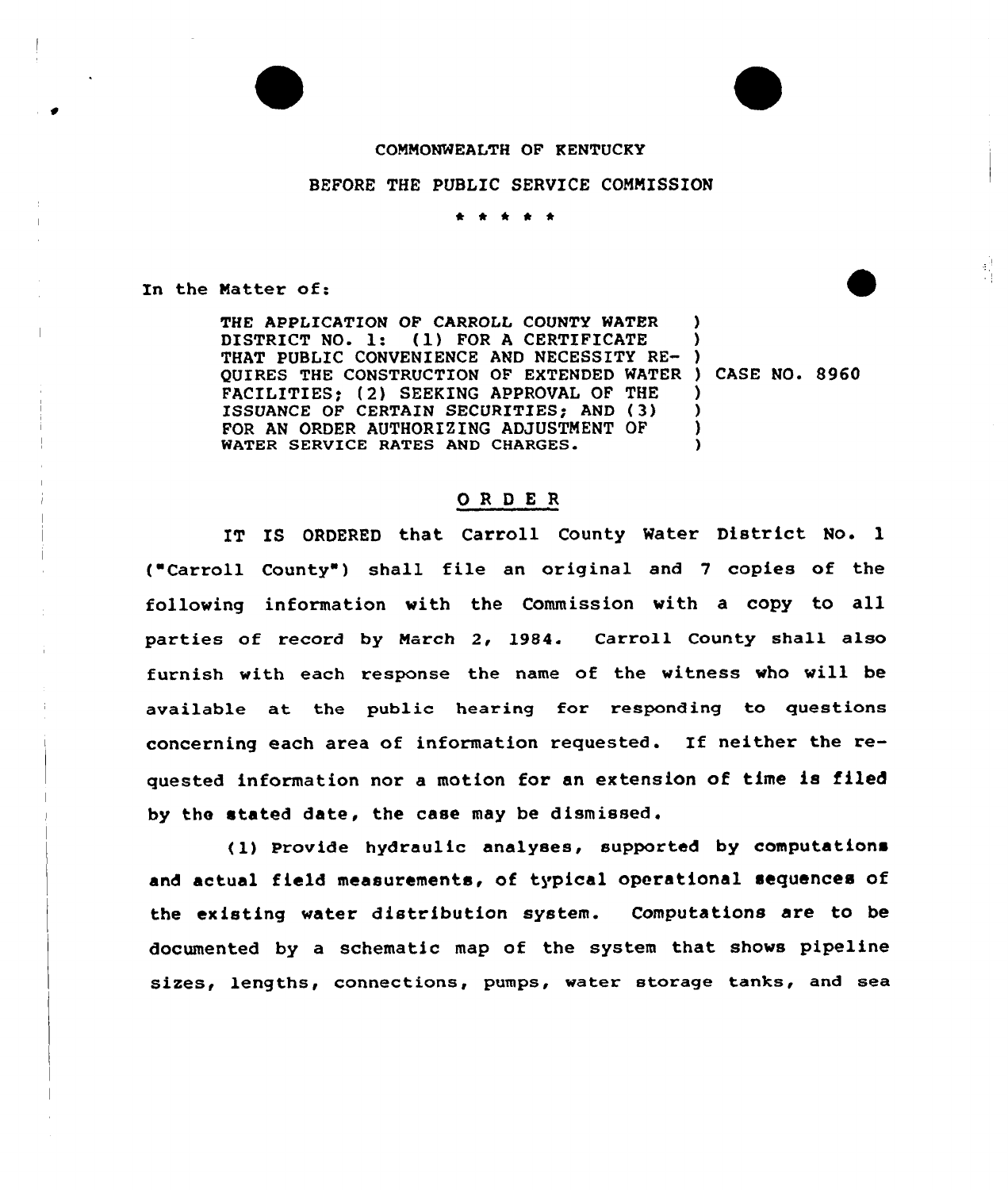level elevations of key points, as well as allocations of actual customer demands. Flows used in the analyses shall be identified as to whether they are based on average instantaneous flows, peak instantaneous flows, or any combination or variation thereof. The flows used in the analyses shall be documented by actual field measurements and customer use records. Justify fully any assumptions used in the analyses.

(2) Provide a summary of any operational deficiencies of the existing water system that are indicated by the hydraulic analyses or that are known from experience.

(3) Provide hydraulic analyses, supported by computations and field measurements, demonstrating the appropriateness of the engineering design of the proposed construction of additions and extensions. Justify fully any assumptions used in the analyses.

(4) Provide a copy of the final plans and specifications for the proposed construction.

(5) Provide a copy of the Bid Tabulations when available.

(6) provide a copy of the Final Engineering Report when available.

(7) Provide <sup>a</sup> list of each of Carroll County's pump stations. Give the location, number of pumps and their rated capacities, and the purpose ot each pump station. Explain how the operation of each pump station is controlled. Provide a copy of the pump manufacturer'e characteristic {head/capacity) curve for each of Carroll County's pumps. Identify each curve as to the particular pump and pump station to which it applies.

 $-2-$